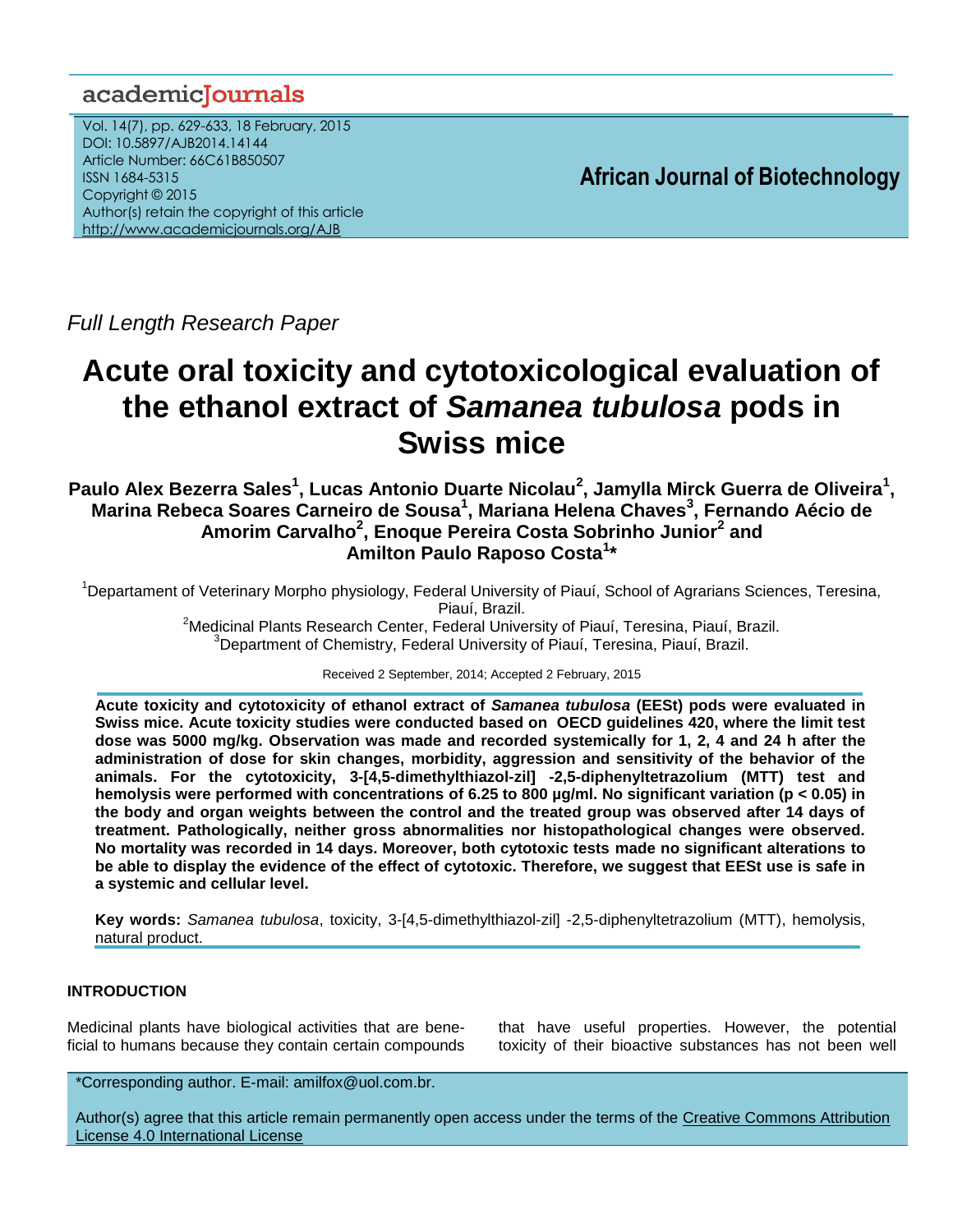established (Rosidah et al., 2009). Long-term use without any evidence of risk may indicate that a medicine is harmless. However, the absence of any reported or documented side-effects is not an absolute declaration of the safety of herbal medicines (Who, 2000). Detailed toxicological evaluation has to be performed using suitable experimental animals to supply guidelines for selecting a 'safe' dose for human and animal use. Tests to assess toxicity are performed to classify and label substances appropriately according to their lethality or toxicity potential as prescribed by law (Valadares, 2006). They are conducted to know the conditions in which the chemicals have toxic effects, the nature of these effects and the safe levels of being exposed to them (Júnior and Borges, 2012). Among the medicinal plants, *Samanea* genus, that has been studied a little, has a promising biological potential for having rare therapeutic applicability in scientific research. Botanical studies highlight the existence of some species such as *Samanea saman*, *Samanea inopinata* and *Samanea tubulosa*, representatives of this genus. There are few morphological and anatomic differences between *S. saman*, *S. innopinada* and *S. tubulosa*. The basic difference between *S. tubulosa* and *S. inopinata* is observed in the fruiting; while *S. saman* is different from *S. inopinata* and *S. tubulosa* in structures, like leaflets and bark texture (Zapater et al., 2011; Durr, 2001). *S. tubulosa* is known in Piauí, Alagoas, Maranhão, Paraíba, Pernambuco and Sergipe as "bordão-de-velho"; in Bahia as samaneiro and sete cascas, Ceará. This species belongs to the family Leguminosae (Mimosoideae); it is a large tree that can reach 4 to 18 feet and 25 to 45 cm diameter. The fruit pods are sessile and indehiscent; and 10 to 18 cm long, with 20 to 30 seeds. It has wide applicability in animal and human feed; its fermented fruit can be used for ethanol production and apiculture with flowers. Its pods are edible and the pulp is sweet (Lorenzi and Souza, 1995; Carvalho, 2007).

This study was conducted at the Federal University of Piauí. Ethanol extract of *S. tubulosa* administered on female Wistar rats was toxic to the fetus, causing malformations, fetal resorption and pronounced decrease in birth weight (Sales et al., 2011). Due to these results, we aimed to evaluate the toxicity *in vitro* and *in vivo* of ethanol extract (EESt) pods of *S. tubulosa.*

#### **MATERIALS AND METHODS**

#### **Preparation of the extract**

The ethanolic extract of the pods was prepared from dry pods in an oven at 45°C. It was subsequently ground in a mill and subjected to electric trituration with 99.5% ethanol for seven days at room temperature; and then protected from light. The extract was concentrated in a rotary evaporator at 50°C, packed in amber glass bottles and kept in the refrigerator and subsequently lyophilized.

The pods of *S. tubulosa* were collected from Teresina-PI, Center of Agricultural Sciences, Federal University of Piauí (UFPI). They were identified in the Herbarium Graziela Barroso- UFPI, where a voucher specimen was deposited under TEPB number – 27.261.

#### **Animals**

Female mice (*Mus musculus*, Swiss variety; 25 to 35 g) were used. They were reared in Maintenance of Animals Intended for Experimentation Department of Veterinary Morphophysiology - CCA/UFPI. The animals were housed in standard cages and kept at  $24 \pm 1^{\circ}$ C and 12 h light dark cycle with water and food (FRI-LAB Rats - Fri-Ribe) *ad libtum*. Experimental protocols used are in accordance with the International standards and were approved by the Ethics Committee on Animal Experimentation of the Federal University of Piauí (CEEA/UFPI) protocol number 025/14.

#### **Cytotoxicity assay** *in vitro* **of EESt**

The macrophages used in this study were obtained from the peritoneal cavity of Swiss mice of four to five weeks. The removal of macrophages was performed in a laminar flow, in which the animals after euthanasia were kept in a supine position in a plate. 8 mL of phosphate buffered saline (PBS - NaCl 145 mM, Na<sub>2</sub>HPO<sub>4</sub> 9 mM, Na<sub>2</sub>HPO<sub>4</sub> 1 mM, pH 7,4) was administered to them and sterilized at 4°C in the abdominal cavity. After it was performed, the abdominal region was massaged gently, and aspiration of PBS injected using a sterile syringe attached to a needle was held. The material obtained was transferred to a conical polystyrene tube with a capacity of 50 ml, and centrifuged at 1000 rpm for 10 min. Shortly after, it was washed three times with PBS at 4°C. To investigate cell viability, it was counted in a Neubauer chamber diluted in Trypan blue dye.

We evaluated the cytotoxicity of ethanol extract of *S. tubulosa* using the test of bromide 3-[4,5-dimethylthiazol-zil] -2,5 diphenyltetrazolium (MTT) (Sigma-Aldrich, St. Louis, EUA). To a 96 well plate, 100 μl of supplemented RPMI 1640 and 2 x 105 macrophages were added. For cell adhesion, these cells were incubated at 37 $^{\circ}$ C and 5% CO<sub>2</sub> for 4 h. After that time, supplemented RPMI media used for the removal of cells that did not adhere were washed twice. 100 μl of supplemented RPMI 1640 with diluted EESt (800 to 6.25 µg/ml) was added later. They were then incubated for 48 h at the end of the incubation.10 μl of supplemented RPMI 1640 with EESt was added to MTT diluted in PBS (5 mg/ml). The samples were incubated for 4 h in an oven at 37 with  $5\%$   $CO<sub>2</sub>$ , and then the supernatant was discarded. Then, 100 μl DMSO was added to all the wells. Then, the plate was placed under stirring for about 30 min in an agitator Kline (AK model 0506) at room temperature to complete dissolution of the formazan. Finally, the reading was performed at 550 nm in a Biotek reader (model ELx800) plate. The results were expressed in percentage and mean cytotoxic concentration  $(CC<sub>50</sub>)$ ; the control group was taken as 100% (Nogueira et al., 2007). The negative control was given supplemented RPMI 1640 media 0.2% DMSO.

#### **Acute toxicity of EESt**

This procedure followed the Acute Oral Toxicity protocol recommended by OECD 425 (OECD, 2001). The animals were divided into five groups, with six animals each. They were treated orally with a single dose of the compound dissolved in distilled water and increasing doses of 2000, 3000, 4000 and 5000 mg/kg in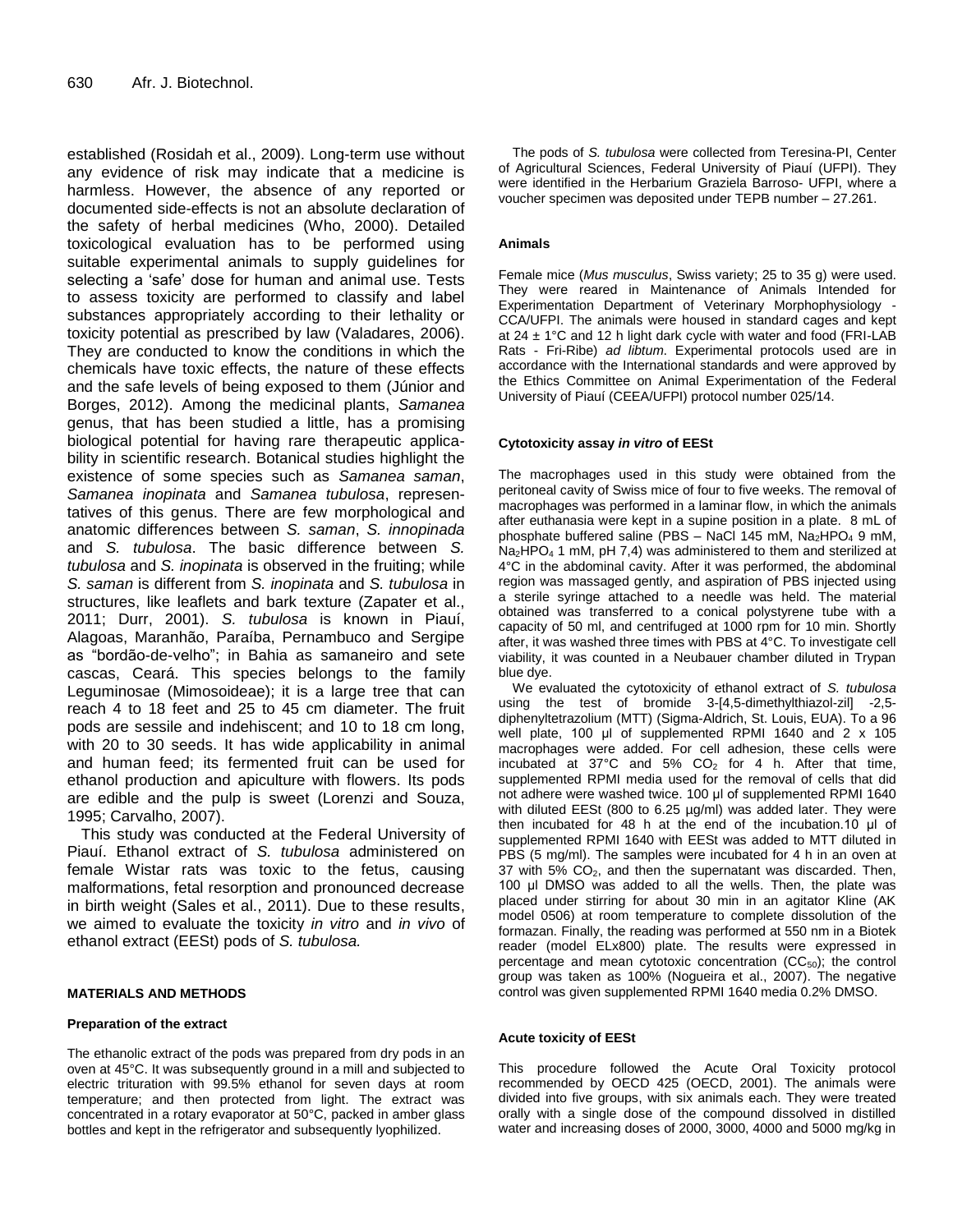| Treatment (mg/kg) | Number of animals/group | Deaths of animals after 72 h Deaths of animals after 14 days |  |  |
|-------------------|-------------------------|--------------------------------------------------------------|--|--|
| Vehicle           |                         |                                                              |  |  |
| EESt 2000         |                         |                                                              |  |  |
| EESt 3000         |                         |                                                              |  |  |
| EESt 4000         |                         |                                                              |  |  |
| EESt 5000         |                         |                                                              |  |  |

**Table 1.** Number of deaths of Swiss (female) mice after acute treatment of ethanol extract of *Samanea tubulosa* (EESt) at doses of 2000, 3000, 4000 and 5000 mg/kg orally.

Vehicle group received distilled water at 0.1 ml/10 g body weight. There was no difference between the groups (one-way ANOVA).

10 ml/kg volume. The control group received distilled water as a single dose, orally, in 10 ml/kg volume. All animals were observed after treatment, every 30 min during the first 4 h and daily until day 14. The parameters evaluated were: death, alertness, sedation, ptosis, dyspnea, urination, diarrhea, convulsions, spontaneous motor activity, postural reflex, piloerection, response to touch, among others. The total number of deaths in each group was quantified by the end of the period. The animals were then anesthetized by anesthetic combination (50 mg/kg ketamine  $+5$ mg/kg xylazine) for blood collection and then euthanized by overdose of the same anesthetic combination for the removal of organs.

#### **Cytotoxicity in human erythrocytes**

For evaluation of the hemolytic activity, human red blood cells type O<sup>+</sup> blood was collected in anticoagulant (EDTA). After collection, the erythrocytes were diluted in 80 μl PBS, adjusting the concentration of blood to 5% of erythrocytes. Then, EESt was added (800 to 6.25 mg / mL), and diluted in a volume of 20 μl PBS. After this procedure, it was incubated for 1 h at 37°C and the reaction was stopped by adding 200 μL of PBS. Then, the suspensions were centrifuged at 1000 g for 10 min at room temperature. The supernatant was subjected to spectrophotometry at a wavelength of 550 nm to quantify the hemolytic activity. The 0 (negative control) and 100% hemolysis (positive control) was determined by replacing the sample solution tested with an equal volume of PBS and sterile Milli-Q water, respectively. The results were expressed in percentage and average concentration in hemolytic (CH50), considering the positive control as 100% hemolysis (Löfgren et al., 2008).

#### **Statistical analysis**

All assays were performed in triplicate and in three independent experiments. Analysis of variance (ANOVA) followed by a post-hoc Newman-Keuls and Tukey test was performed, taking a *P* value of < 0.05 as the minimum level required for statistical significance.

#### **RESULTS AND DISCUSSION**

Tests assessing acute systemic toxicity are used to classify and label substances appropriately according to their lethality or toxicity potential as prescribed by law. Besides the lethality, other parameters are investigated in

studies of acute systemic toxicity to identify toxicity potential in specific organs, identify toxicokinetics and dose-response relationship (Valadares, 2006). Toxicology studies are designed to evaluate the erroneous idea that herbal products are not toxic or do not have adverse effects because they are natural, and that the popular use of medicinal plants serves as validation for the effectiveness of such drugs (Simões et al., 2004). In the experimental model recommended by OECD 425 (OECD, 2001), acute treatment with distilled water and ethanol extract of *S. tubulosa* (EESt) at doses of 2000, 3000, 5000 mg/kg did not cause death in animals. Evidence shows that only one death was in the group treated with 4000 mg/kg (Table 1). The calculation of  $LD_{50}$  could not be performed because no toxicity was observed in the tested concentrations. This shows that it is safe as the administration route used and the doses studied. This supports the use of EESt in several experimental trials. Macroscopic analysis of liver, adrenal, ovaries, kidneys, heart, uterus, spleen and lung of Swiss mice treated orally with EESt at the doses recommended in this study showed no changes in their color and morphology. This indicates that the extract was not able to produce structural changes in these organs. This corroborates the data in Table 2 that there was no significant difference between the tested groups regarding the relative organ weights. Several observations were made when administering the EESt, such as alertness, sedation, dyspnea, urination, diarrhea, convulsions, voluntary motor activity (ptosis) and automatic (postural reflexes), piloerection, response to tactile stimuli, the presence of death, which were not observed in any change between the groups tested. Figure 1 shows that the EESt tested in different doses (2, 3, 4 and 5 g) did not differ significantly regarding the consumption of food and water between the groups.

Another very important test in our study was the *in vitro* cytotoxicity (MTT/Hemolysis), where it is in a biological system that materials have direct contact with cell cultures in order to analyze their direct effect on cells (Christina et al., 2009). Although the results of the tests that assess cytotoxicity *in vitro* may not have a direct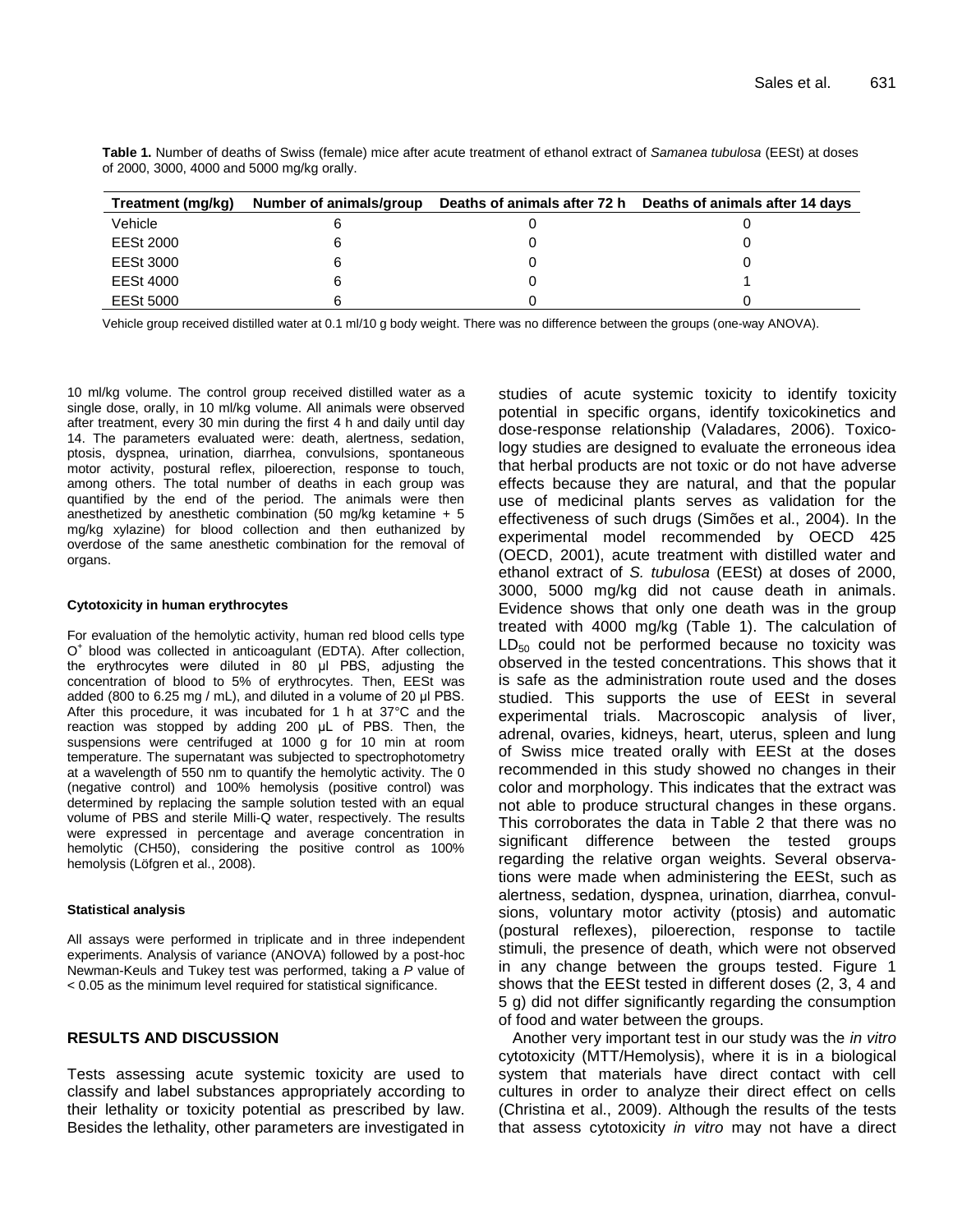| Group     | Liver        | Adrenal       | Ovaries       | <b>Kidneys</b> | Heart  | Uterus     | <b>Spleen</b> | Lung         |
|-----------|--------------|---------------|---------------|----------------|--------|------------|---------------|--------------|
| Vehicle   | $550+38$     | $4.1 \pm 0.4$ | $9.2 \pm 3$   | $167+27$       | $48+2$ | $28 + 5$   | $90+21$       | $94+8$       |
| EESt 2000 | $544 \pm 36$ | $3.7 \pm 0.3$ | $8.1 \pm 0.5$ | $131\pm3$      | 43±1   | $49 \pm 6$ | $56+3$        | $87 + 4$     |
| EESt 3000 | $522 \pm 18$ | $2.7 \pm 0.4$ | $9.9 + 4.9$   | $145+13$       | $45+2$ | $24 + 6$   | 77+21         | $131 \pm 37$ |
| EESt 4000 | $518+23$     | $2.7 \pm 0.5$ | $6.7 \pm 0.5$ | $141 \pm 8$    | $46+2$ | $30+2$     | $67 + 6$      | $96 + 6$     |
| EESt 5000 | $632+50$     | $3.4 \pm 0.4$ | $7.9 + 1.7$   | $149+7$        | $47+2$ | $34+11$    | 76±9          | $102+7$      |

**Table 2**. Relative Mass (mg/10g body weight) of organs of Swiss mice acutely treated orally with ethanol extract of *Samanea tubulosa* (EESt) at doses of 2000, 3000, 4000, 5000 mg/kg.

Values represent mean  $\pm$  S.E.M. of the number of animals used in the experiment ( $n = 5-6$ ). There was no statistical significant difference between groups (One-way ANOVA followed by Tukey test).



Figure 1. Consumption of ration (A) and water (B). Data represent the mean ± standard error of experiments carried out during all 14 days of experiment.



**Figure 2.** Cytotoxicity of ethanol extract of *Samanea tubulosa* (EESt) on the viability of murine peritoneal macrophages. Peritoneal macrophages were seeded at 1 x 105/well in 96-well microplates and incubated for 48 h in the presence of EESt at concentrations of 6.25 to 800 µg/ml. Viability was determined with 3-(4,5-dimethylthiazol-2-yl)2,5-diphenyltetrazolium bromide (MTT), and the optical density was determined at 540 nm. Data represent the mean cell density  $\pm$  standard error of 3 experiments carried out in triplicate.

correlation *in vivo*, it is safe to say that if a material induces demonstrably a cytotoxic reaction in tests involving cell culture, it is very likely to develop toxicity when applied to living tissue (Osorio et al., 1998). Figure 2 shows that in our assay at different concentrations (from 6.25 to 800 µg/ml), the extract did not degenerate the cell membrane of macrophages, so there is no cytotoxicity in *S. tubulosa*. This is because it was not possible to calculate the value of CC50.

Tests performed with erythrocytes allow the evaluation of the potential of a drug to cause damage to the cell plasma membrane. This could be either by forming pores or rupturing totally, leading to cell damage or changes in membrane permeability (Costa-Lotufo et al., 2002). This model is used for a preliminary study of the effects of toxic substances; a possible indicator of damage to cells *in vivo* (Aparicio et al., 2005). The results of the hemolysis test with EESt (Figure 3) corroborate with previous results and the tested concentrations (6.25 to 800  $\mu$ g/ml). EESt showed low toxicity with erythrocytes,